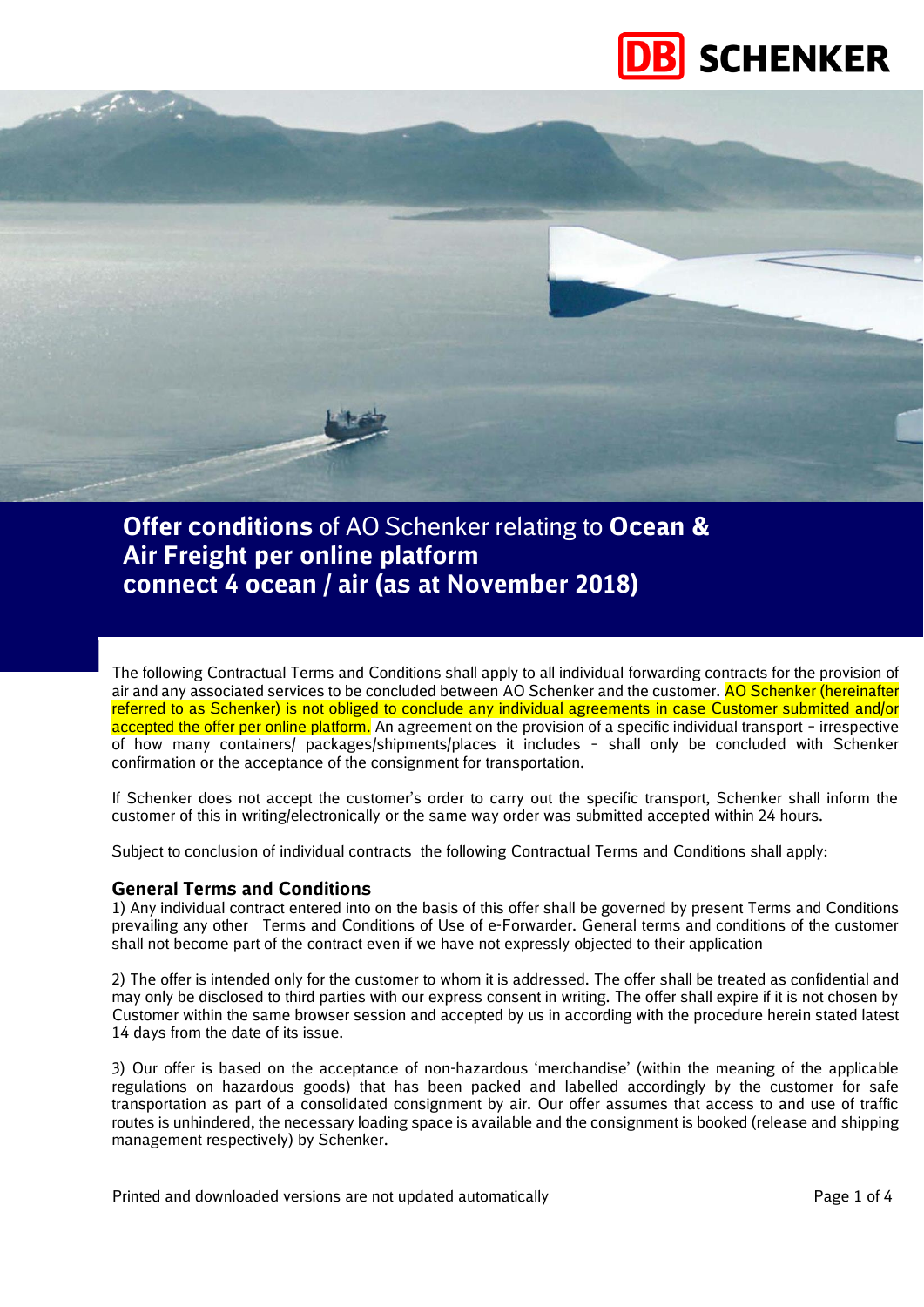# **SCHENKER**

### **Offer Conditions** of AO Schenker relating to **Ocean & Air Freight**

**per online platform connect 4 ocean / air**

As at: November 2018

4) We point out expressly that the observance of the approximate periods of delivery stated in the offer is based on information of the shipping company/carrier and cannot be influenced by Schenker. All dates and periods stated orally or in writing in the course of the order-processing are to be regarded as an estimated indication and shall be non-binding. Schenker shall not be liable if the stated dates of delivery and approximate periods of delivery are exceeded. Schenker shall also not be liable for any possible delays at the airport/port of departure, at the airport/port of destination or cargo closing times during the transportation as well as for changes of the day of departure or the closing times for cargo.

5) Unless mandatory statutory provisions or circumstances pertaining to item 4) apply, Schenker shall operate exclusively on the basis of the applicable international air transport Conventions or mandatory Russian law in the respective current version.

**6)** Note on particularly valuable merchandise or merchandise at risk of theft

In case of valuable or Theft-Sensitive Goods, the Principal must inform the Freight Forwarder in text regarding the type and value of the goods and the current risks involved to enable the Freight Forwarder to assess the acceptance of the order or take appropriate measures for the safe and damage for the safe and damage-free completion of said order. In case of acceptance of the order, the Freight Forwarder is obliged to undertake appropriate safety measures for protecting the goods.

**By way of exception to paragraph 3.3 ADSp 2017, the merchandise i s t r e a t e d as v a l u ab l e o f t h e f t - s e n s i t i v e only when the actual value of the merchandise exceeds USD 1,000/kg. Schenker Deutschland AG shall treat merchandise with a value below this threshold as common shipping goods**

Should the Principal not inform the Freight Forwarder in text regarding the type and value of goods Freight Forwarder will accept the cargo for further transportation and handle it as general cargo

7) Transport and/or warehouse insurance cover at the customer's expense shall be arranged by AO Schenker only if expressly instructed in writing/electronically by the customer.

8) The party affected by an event of force majeure shall not be liable for any delay or impossibility of performance caused thereby. For the purposes of this document, force majeure means all inevitable events or events that, even if foreseeable, lie outside the direct influence of the affected party and whose consequences for the performance of the contract cannot be prevented by reasonable efforts of the affected party.

9) AO Schenker shall be free to choose its subcontractors.

10) Returns of empty containers to the port/terminal at the appointed shipping company's container owner instruction shall be at the expense of the person paying the freight charges.

11) Unless otherwise stipulated in the offer, all shipments are exclusive of customs clearance, customs duties and taxes; AO Schenker is happy to submit an offer for customs clearance on request.

12) Information on customs tariffs given by our employees is generally without obligation and subject to confirmation and conclusion of separate agreement. This does not release the customer or an authorized agent of the customer from checking the customs tariff number.

13) The offer shall only be valid for the payment of the freight charges in Russia and if the order is placed via the platform connect 4 ocean / air.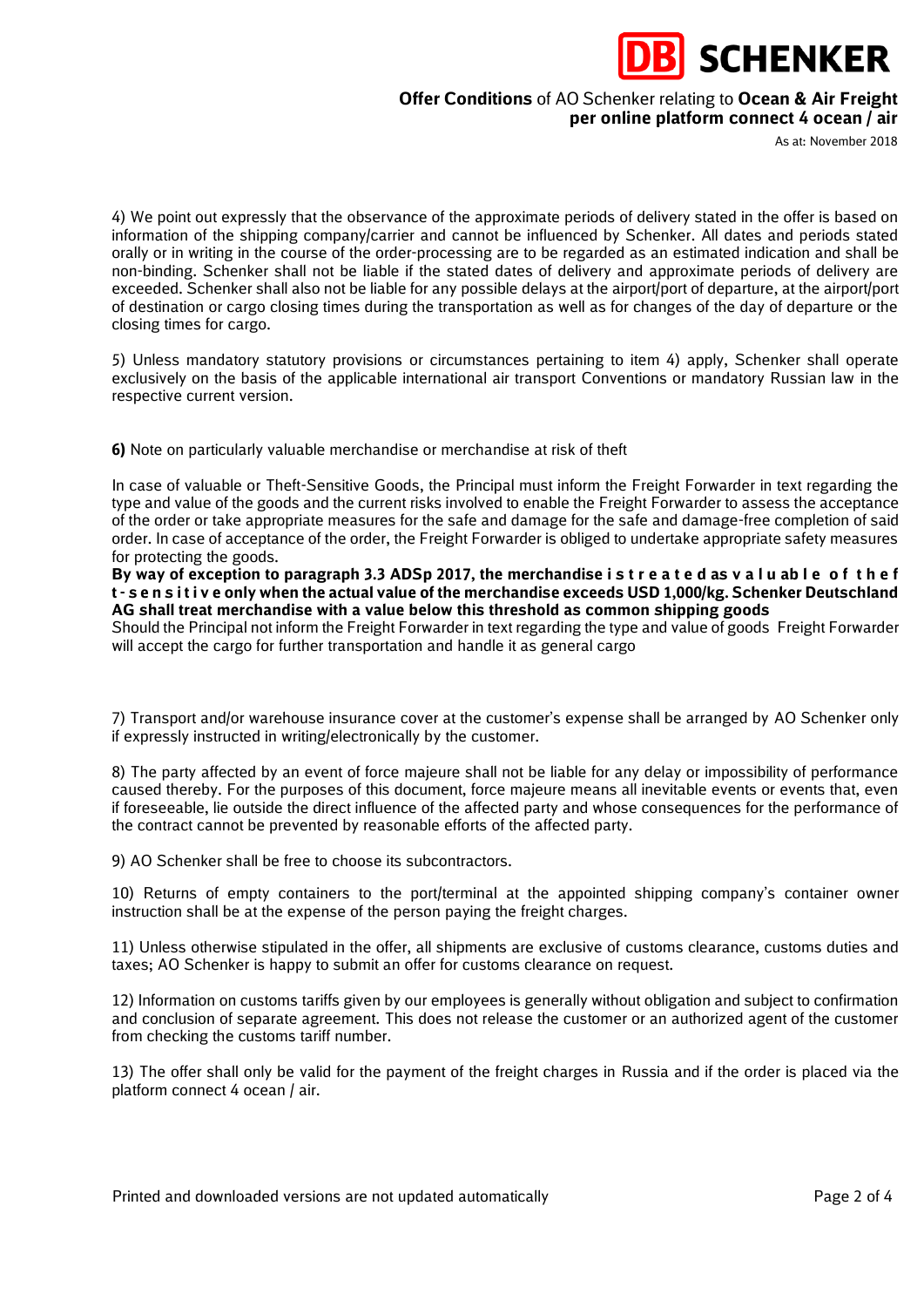# **SCHENKER**

### **Offer Conditions** of AO Schenker relating to **Ocean & Air Freight**

**per online platform connect 4 ocean / air**

As at: November 2018

14) Should one or several provisions of this document be invalid or unenforceable, the validity of the remaining provisions of this document shall not be affected by this. The same shall apply in the event of gaps and omissions.

15) Amendments or additions to a contract concluded via the platform connect 4 ocean / air require the written form in order to be valid. This also applies to a possible waiver of this requirement for the written form. No additional verbal agreements have been made.

16) The exclusive place of jurisdiction shall be arbitration Court of Moscow, provided that such an agreement on jurisdiction is permitted. The above provision shall only apply to the extent that no additional places of jurisdiction are prescribed by mandatory international law. Russian law shall apply.

17) Unless expressly agreed otherwise, offers and invoices of and/or for services will exclusively be in EURO or USD or RUB.. Shipments via air transport will be converted and/or settled on the basis of either our in-house exchange rate or the daily exchange rate. IATA direct shipments will be converted and/or settled in EURO according to the IATA rate, unless the customer produces a written agreement that states otherwise. We expressly reserve the right to freely select the exchange rates and/or tariffs to be applied.

18) All invoices shall be due immediately and without deduction or as agreed by individual agreement between Schenker and the Customer or immediately in case such option is implemented by the system. Default in payment shall be deemed to occur without any formal warning at the latest 10 days after receipt of invoice, insofar as, in accordance with the law, it has not occurred earlier. The date for receipt of invoice shall be considered to be the second day after the invoice date. Should the customer claim another date of receipt, he shall be obliged to provide evidence of this date of receipt.

19) All prices indicated above are net prices exclusive of the respective statutory value added tax applicable in Russia, where required.

20) In the event that the services or parts thereof contemplated herein are prohibited under any laws or regulations, including but not limited to US-law, law of the European Union or national laws, including but not limited to laws and regulations relating to the fight against terrorism and embargos, AO Schenker is at its sole discretion entitled to partially or fully cancel the service at any time, without prior notice and without incurring any liability to customer whatsoever.

#### **Special Provisions for Air Transport**

1) Air freight transport is subject to the provisions of the ADSp without the application of paragraph 27 ADSp.

[Convention for the Unification of Certain Rules Relating to International Carriage by Air, Signed at Warsaw on 12](https://www.jus.uio.no/lm/air.carriage.warsaw.convention.1929/doc.html#1)  [October 1929 \(Warsaw Convention\)](https://www.jus.uio.no/lm/air.carriage.warsaw.convention.1929/doc.html#1)

Convention for the Unification of Certain Rules for International Carriage by Air (Montreal Convention) Applicable mandatory local legislation

IATA rules and regulations

2) The weight/volume ratio, currently 1:6, determined by IATA, shall generally be used as a basis for volume consignments. This corresponds to a minimum freight weight calculation of 166.67 kg per cbm.

3) Procedure for "UNSECURED" consignments pursuant to EU(VO)300/2008 & EU(VO)185/2010and local regulations

AO Schenker carries out inspections using X-ray technology. If an inspection using check X-ray technology is not possible due to the nature, quality or contents of the freight/goods, Schenker shall take follow-up action for clarification of any potential risks in the form of a manual search on the consignment concerned (supplemented, if need be, by explosive trace detection). To this purpose, the customer agrees to grant written consent for Schenker to open the consignment at first request. All costs for inspections and follow-up actions shall be borne by the customer.